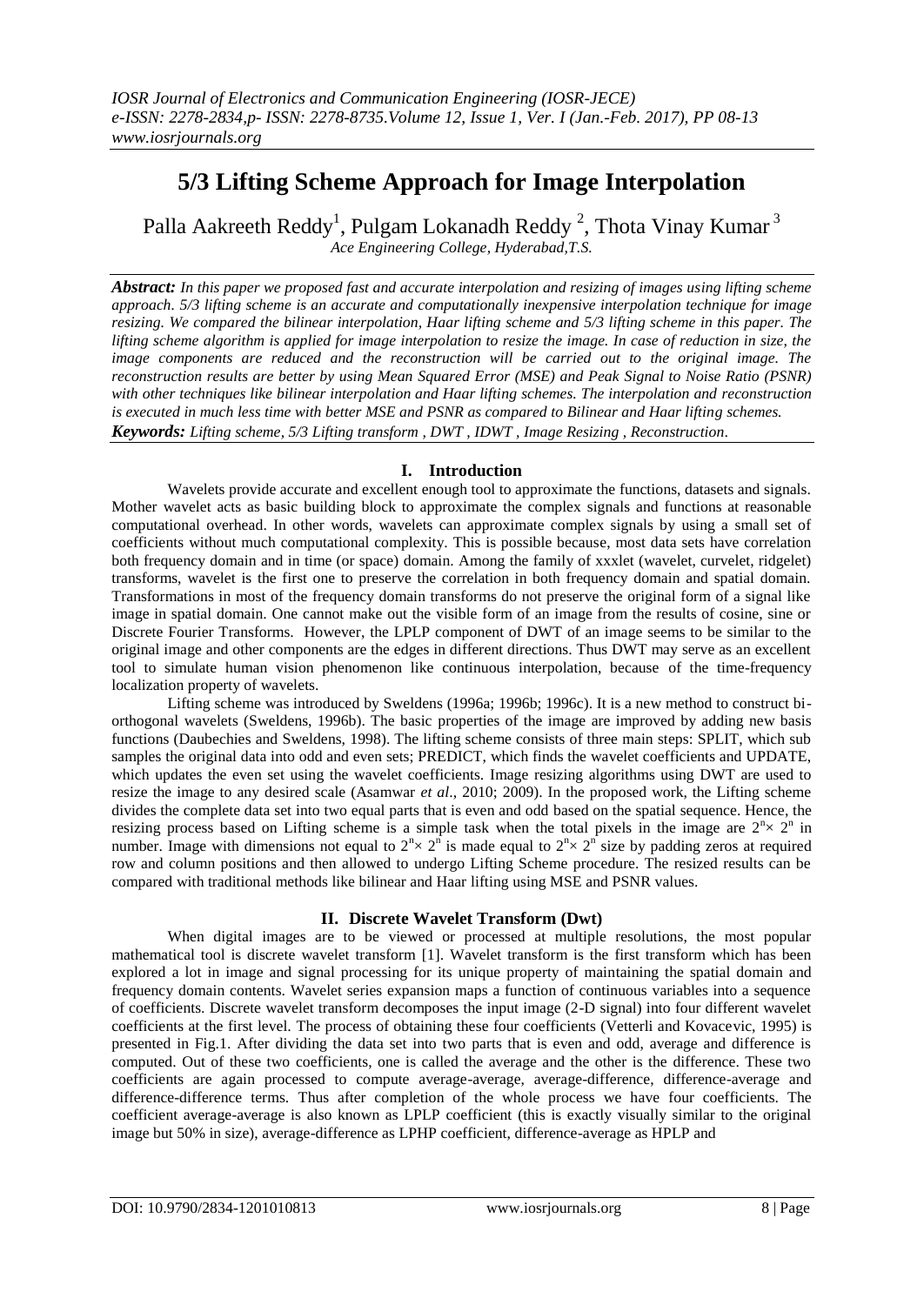



**Fig. 2:** Lifting scheme forward transform

Difference-difference as HPHP.These four coefficients are exactly 50% of the original image contain the different information of the original image as given below [2].

1). LPLP: This coefficient contains the low frequency image content and is the reduced resolution

LPHP: It contains Horizontal information of the image

HPLP: It contains vertical information of the image

HPHP: It contains diagonal information of the Image

## **III. Lifting Scheme**

It is a technique to design wavelets and perform the discrete wavelet transform. The forward lifting scheme wavelet transform divides the data set being processed into an even half and an odd half [3].

#### **3.1.** *Lifting scheme forward transform*

Lifting scheme forward transform consists of three steps:

- $\bullet$  Split
- Predict
- Update

**A. Split:** In split step the data is divided into ODD and EVEN elements.

**B. Predict step:** The difference between odd and even data forms the odd elements of the next step wavelet transformation. The predict step, where the odd value of next iteration is "predicted" from the even value of present step is described by (1). Index 'j' represents iteration and 'i' represents element:  $Odd_{i+1,i} = odd_{i,i} + P(even_{i,i})$  (1)



**Fig. 3:** Lifting scheme inverse transform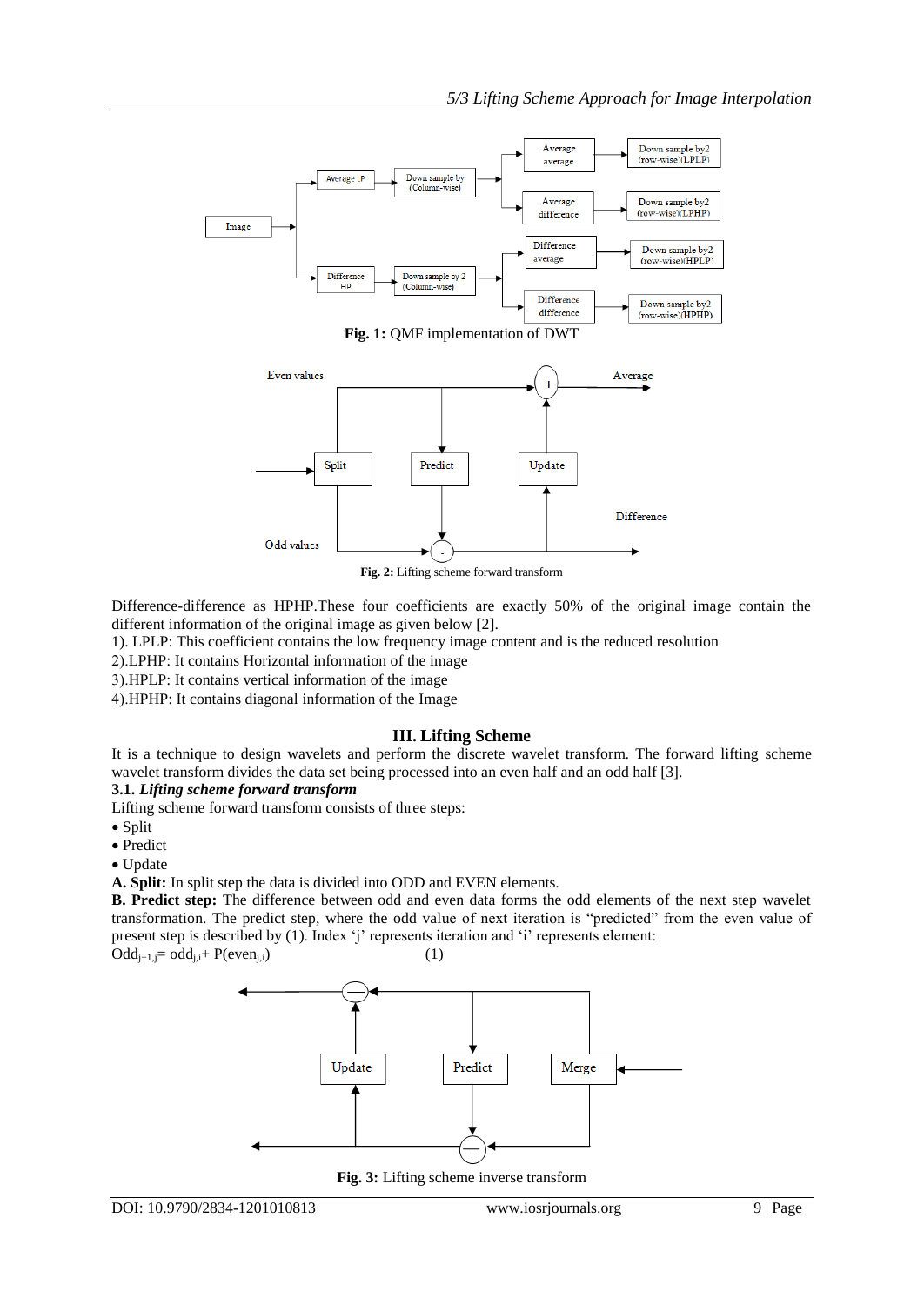**C. Update step:** The update step replaces the even elements of the next step with average of the earlier step. These results in a smoother input (even element) for the next step wavelet transform. The update step follows the predict phase. So in calculating average the update phase must operate on the differences that are stored in the odd elements:

 $Even_{i+1,i}=even_{i,i}+U(odd_{i+1,i})$  (2)

A simple lifting scheme forward transform is as shown in Fig. 2.

After dividing the complete data set into two parts that is even and odd, the processing is done as follows: For the forward transform iteration j and element i, the new odd element  $j+1$ , i would be:

 $Odd_{i+1,i}=odd_{i,i}-even_{i,i}$  (3)

Even element of the next step is calculated as:  $Even_{i+1}:=(even_i, +odd_i)/2$  (4)

The original value of the odd j, i element has been replaced by the difference between this element and its even predecessor. Simple algebra lets us recover the original value from Eq. 3:

 $Odd_{i} = even_{i} + odd_{i+1}$  (5)

Substituting this into the average that is Eq. 4

Even<sub>i+1,i</sub>=(even<sub>i,i</sub>+even<sub>i,i</sub>+odd<sub>i+1,i</sub>)/2 (6) Even<sub>i+1</sub>  $:=$ even<sub>i</sub> $+$ (odd<sub>i+1</sub>)/2 (7)

*3.2.Lifting scheme inverse transform*

**A**s the name suggests the mirror process of forward lifting scheme transform. We recover the original data sequence by going upwards as shown in Fig. 3. Additions are substituted for subtractions and subtractions for additions. The merge step replaces the split step.

## **IV. Materials And Methods**

#### *4.1. Image resizing using lifting scheme*

Image is a data set made of rows and columns. Monochrome images are two dimensional with one intensity value associated with every pixel [4]. Being two dimensional, they are to be processed first row wise and then column wise assuming that the image signal is orthogonal in both the directions. Here, we present computation of one dimensional wavelet transform using lifting scheme and then extend it to the 2D images to compute the Haar Wavelet transform. Consider the following pixel row intensity data array:

 $S = \{44, 20, 30, 48, 49, 39, 40, 35\}$ 

**Step 1 (split):** Initially this data set is divided into two parts. First, third, fifth, seventh pixel are accommodated in the first part known as odd part. Second, forth, sixth, eighth pixel are accommodated in the second part known as even part that is:

 $Odd = 44, 30, 49, 40$  and Even = 20, 48, 39, 35

Now this even and odd data parts are processed in the following stepwise manner to obtain average and difference terms.

**Step 2 (predict):** The first difference is obtained by subtracting the first even element from first odd element. Similar procedure is adopted for remaining all elements of odd and even vector sequentially, to result in even  $_{j+1,i}$  and here DIFF1 vector sequence as given below:

 $even_{i+1,i} = odd_{i+1,i} - even_{i,i}$  and thus

DIFF1=  $\{44, -18, 10, 5\}$ .

**Step 3 (update):** The first average term is obtained by adding the first odd and first even element and by dividing this sum by two. This process is continued for the complete data set of odd and even elements sequentially and the resultant vector  $odd_{i+1,i}$  and AVG1 is obtained as shown below:

Even<sub>i+1,i</sub> = (even<sub>i,i</sub> + odd<sub>i,i</sub>)/2 thus

 $AVG1 = \{32, 39, 44, and 37.5\}.$ 

Thus initial eight elements present in a data array are reduced to four average and four difference terms. Same procedure from Step 1-3 is repeated further, considering AVG1 vector as input data array for the next level forward lifting scheme transformation. Thus the successive transformations can be taken till each component reaches single coefficient. For image processing applications, this procedure of Step 1-3 is applied to all the rows present in the image. The resulting matrix is subjected to the same procedure of 1-3 Steps on all columns in the image. This results in Low Pass Low Pass (LPLP) approximation of the image and is the 50% reduced version of the original image. Thus at each level, the LPLP (AVG component after row-wise and column-wise computation of lifting scheme DWT) is considered as the interpolated version of the original image. The difference components obtained at every stage are used for reconstruction of the original image. For the next level lifting scheme forward transformation average component of earlier level acts as an input. At every lifting scheme forward transformation, image size gets reduced to 1/2 of the input image size. Thus finally individual the component (LPLP, LPHP, HPLP and HPHP) of an image gets reduced to single DWT coefficient after successive transformations [5].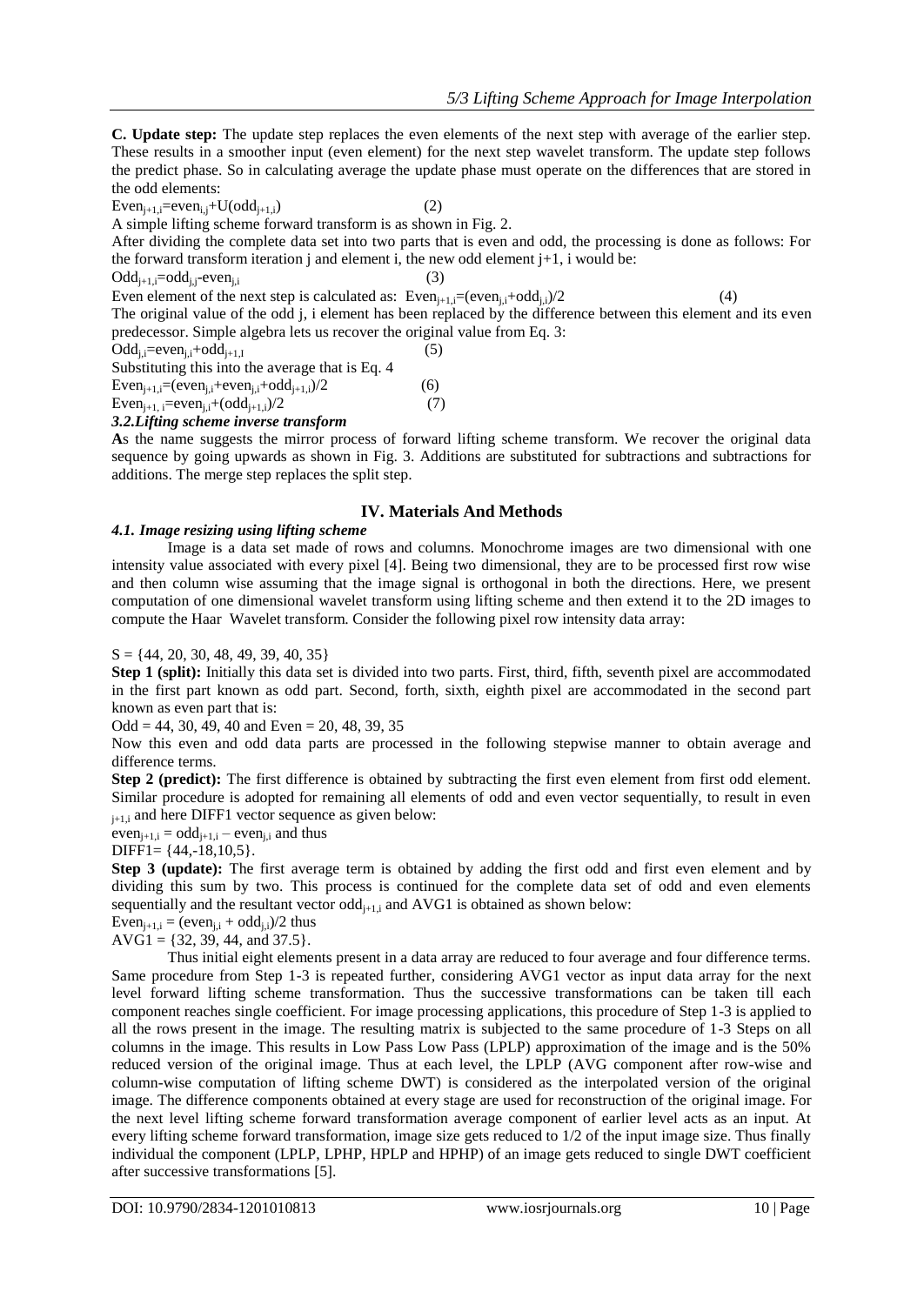## *4.2. Reconstruction of the image using Inverse discrete wavelet transforms*

The original data can be reconstructed with the help of inverse lifting scheme. Four pixels obtained in forward lifting scheme transform now acts as an input to reconstruct average vector in, inverse lifting scheme. Proceeding further in this manner as explained in materials and methods till all average vectors (obtained in various levels of forward lifting scheme transformation) gets processed, yields all the recovered elements in the last step. These reconstructed elements correspond to the respective elements in the original array. Similar procedure is adopted in row wise and column wise manner for the image. Image resizing with the algorithm as presented in this paper is not possible if the image is not available in the size  $2<sup>n</sup>\times 2<sup>n</sup>$ . The size of the original image with rows 'r' and columns 'c' is converted into the next  $(2<sup>n</sup> \times 2<sup>n</sup>)$  size by zero padding at the ends of all rows and columns i.e., adding  $(2<sup>n</sup>-r)$  zeros in all the columns and  $(2<sup>n</sup>-c)$  zeros in all the rows at the ends.

## **V. 5/3 Lifting Transform**

A wavelet 5/3 lifting transform has 3 and 5 taps in the high and low pass analysis filters respectively. 5/3 lifting transform is also known as Le Gall 5/3 transform. Le Gall 5/3 wavelet is the shortest symmetrical biorthogonal wavelet with two vanishing moments. It is the simplest way to decompose the image into one high frequency component and one low frequency component. The shortest bi orthogonal scaling and wavelet function with two regularity factors at synthesis and analysis denoted (2,2) is attained with Le Gall 5/3 synthesis function. Interpolation of data means inserting additional data points into the sequence to increase the sampling rate.

Let assume the pixels  $x_1, x_2, x_3, x_4, x_5, x_6, \ldots$  and in general we will predict even pixels and update the odd pixels. The formulas used to predict and update even and odd pixels using 5/3 lifting are

 $P_n = x_4 - ((x_3 + x_5)/2)$  (8)

Where  $P_n$  is the prediction of even 'n' pixels

 $U_n = x_3 + ((p_2 + p_4)/4)$  (9)

Where  $U_n$  is updation of odd pixels *5.1.5/3 Lifting Algorithm*

1) Read the original image

2) For each scaling factor read the reference image and perform 5/3 lifting to predict and update the image along horizontal and vertical directions.

3) For each down scaling level, down sample the update coefficients by a factor of two and perform 5/3 lifting as above step.

4) For each up scaling perform nearest neighbor interpolation on pred samples and apply inverse 5/3 lifting.

## **VI. Results And Discussion**

From the results we can conclude that 5/3 lifting scheme will give more efficient results compared to Bilinear and Haar lifting schemes. Fig.5 and Fig.7 are the comparisons of Mean Square Error (MSE) and Peak Signal to Noise Ratio (PSNR). Fig.4 and Fig.6 are the resizing images using 5/3 lifting with different resize factors for Lena and Zelda. The proposed algorithm is mainly focused on MSE and PSNR values. If we compare the three algorithm the 5/3 lifting scheme will give the better results compared to bilinear and Haar lifting schemes.From the table 1 we compared the MSE and PSNR values for Lena image with different resizing factors. From the table 2 we compared the MSE and PSNR values for Zelda image. From the two tables we can observe that the 5/3 lifting scheme will gives the better PSNR values and low MSE values than the Haar lifting scheme and bilinear interpolation. If we increase the resize factor for an image the PSNR value increases and the MSE value decreases. If we consider large resize factor the time taken by the image to resize increases and the efficiency of the algorithm may decreases. The lifting scheme allows a faster implementation of the wavelet transform. Traditionally, the fast wavelet transform is calculated with a two-band sub band transform scheme, in Fig. 1. In each step the signal is split into a high pass and low pass band and then sub sampled. Recursion occurs on the low pass band. The lifting scheme makes optimal use of similarities between the high and low pass filters to speed up the calculation.

## **VII. Conclusion**

In this particular paper we used  $2<sup>n</sup> \times 2<sup>n</sup>$  images for resizing. The proposed algorithm will resize the image if the image is of the size  $2^{n} \times 2^{n}$  and zero padding enables application of the scheme on all sizes of images but with additional computational overhead. If we use the large images for resizing it will take more time to resize . So we can concentrate on these large images as a future work to resize the images and to increase the more efficiency.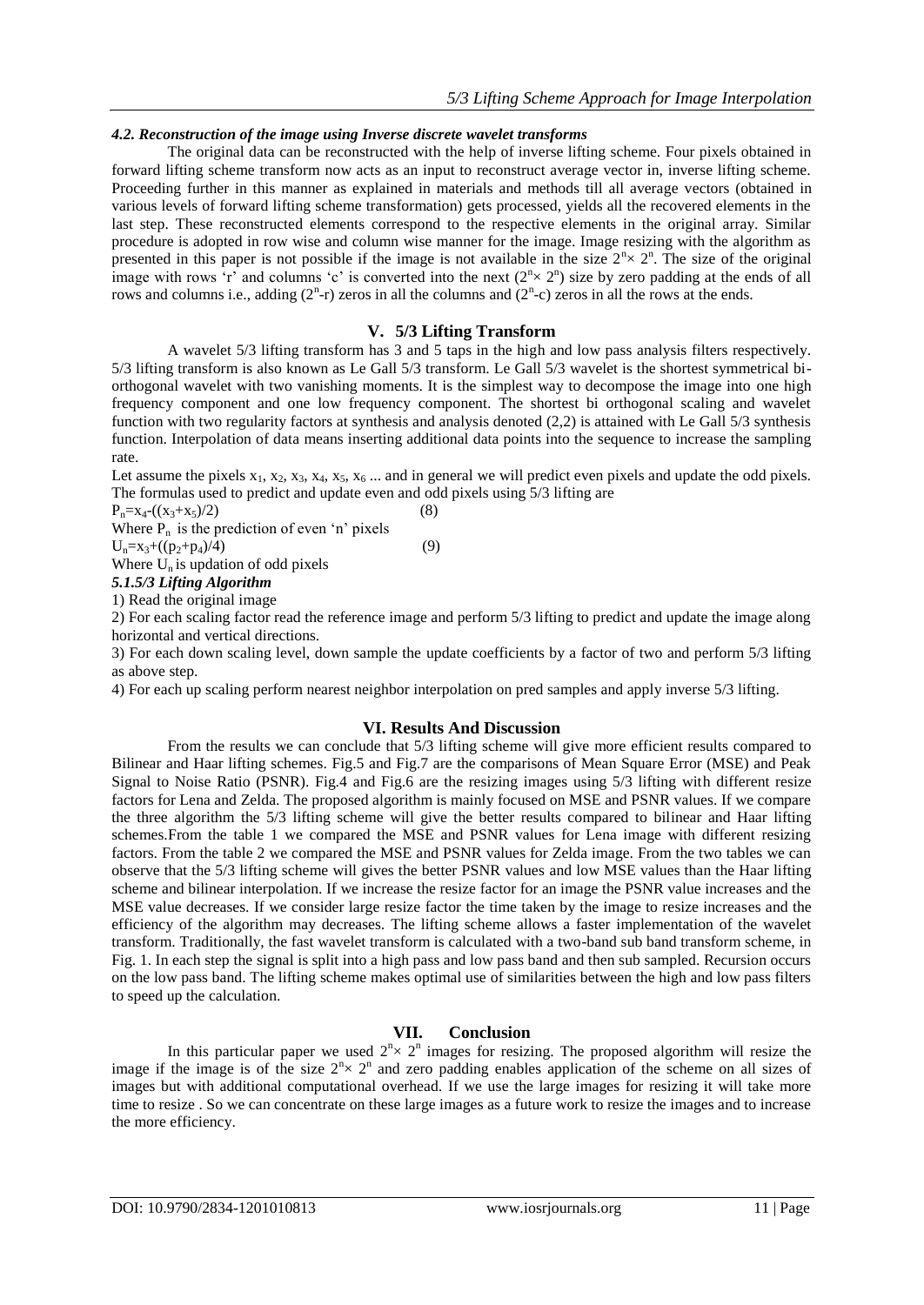|       |                  |                  | <b>Bilinear</b><br><b>Interpolation</b> |             | <b>Haar Lifting</b> |             | 5/3 Lifting |             |
|-------|------------------|------------------|-----------------------------------------|-------------|---------------------|-------------|-------------|-------------|
| Image | <b>Size</b>      | Resize<br>Factor | <b>MSE</b>                              | <b>PSNR</b> | <b>MSE</b>          | <b>PSNR</b> | <b>MSE</b>  | <b>PSNR</b> |
| Lena  | $128\times128$   | 0.25             | 866.8743                                | 18.7512     | 492.0217            | 21.2110     | 332.8713    | 22.9080     |
| Lena  | $256 \times 256$ | 0.5              | 520.6248                                | 20.9656     | 164.7891            | 25.9615     | 87.7668     | 28.6975     |
| Lena  | 1024×1024        |                  | 188.9562                                | 25.3672     | 82.6570             | 28.9580     | 38.8632     | 32.2354     |
| Lena  | 2048×2048        |                  | 159.0445                                | 26.1156     | 124.2400            | 27.1882     | 77.5673     | 29.2340     |

**Table1:** Comparision of MSE and PSNR values for Lena Image

### **Table2:** Comparision of MSE and PSNR values for Zelda Image

|       |                  |        | <b>Bilinear</b>      |             | <b>Haar Lifting</b> |             | 5/3 Lifting |             |
|-------|------------------|--------|----------------------|-------------|---------------------|-------------|-------------|-------------|
|       |                  |        | <b>Interpolation</b> |             |                     |             |             |             |
| Image | <b>Size</b>      | Resize | <b>MSE</b>           | <b>PSNR</b> | <b>MSE</b>          | <b>PSNR</b> | <b>MSE</b>  | <b>PSNR</b> |
|       |                  | Factor |                      |             |                     |             |             |             |
| Zelda | $128\times128$   | 0.25   | 409.8525             | 22.0045     | 176.6397            | 25.6599     | 96.9163     | 28.2668     |
| Zelda | $256 \times 256$ | 0.5    | 210.2132             | 24.9042     | 46.1388             | 31.4901     | 21.8254     | 34.7412     |
| Zelda | 1024×1024        |        | 87.2603              | 28.7226     | 26.9042             | 33.8326     | 12.7555     | 37.0738     |
| Zelda | 2048×2048        | 4      | 74.9172              | 29.3850     | 41.3637             | 31.9646     | 25.5541     | 34.0562     |





 $4. (a)$ 

 $4.$  (b)





 $4. (c)$ 

 $4. (d)$ 



**Fig.4:** 5/3 Lifting based Image Resizing with resizing factors of (a) : 0.25 , (b) :0.5,(c) : 2, (d) : 4, For Lena.